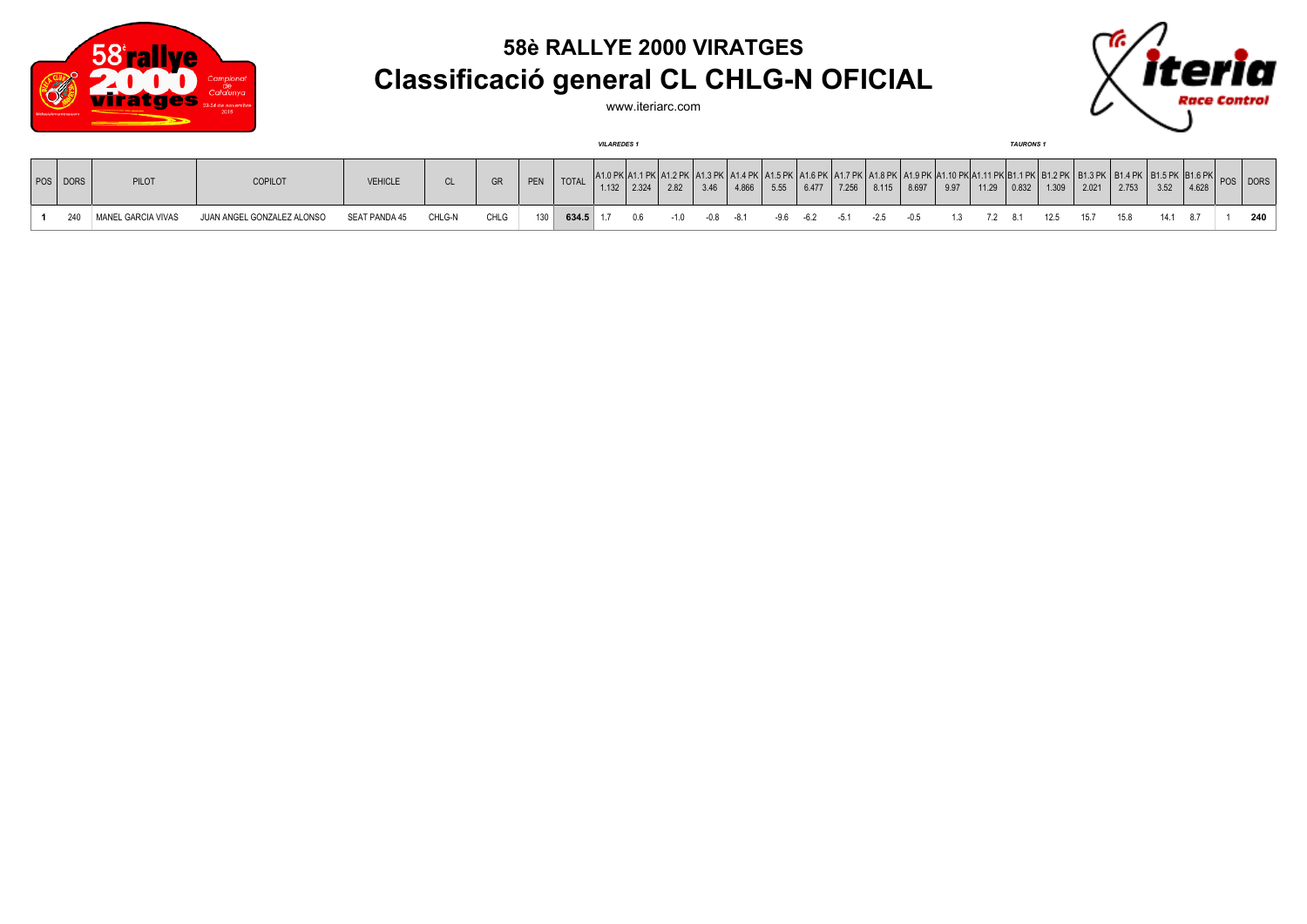

## **58è RALLYE 2000 VIRATGES Classificació general CL CHLG-N OFICIAL**

www.iteriarc.com



| <b>VILAREDES 2</b> |            |      |                      |       |                                                  |       |       |        |         |                 |                            | <b>TAURONS 2</b> |         |                            |                                    |         |    |     |                                       |  |             |       | <b>TALAMANCA 1</b> |                                                                               |                  |       |     |                    |      |  |                                                   |      |        |  |     |
|--------------------|------------|------|----------------------|-------|--------------------------------------------------|-------|-------|--------|---------|-----------------|----------------------------|------------------|---------|----------------------------|------------------------------------|---------|----|-----|---------------------------------------|--|-------------|-------|--------------------|-------------------------------------------------------------------------------|------------------|-------|-----|--------------------|------|--|---------------------------------------------------|------|--------|--|-----|
|                    | POS   DORS | 5.80 | 6516<br><b>0.040</b> | 7.018 | $\parallel$ B1.9 PK $\parallel$ A2.0 PK<br>1.132 | 2.324 | 2.72  | 3.46   | 4.866   | A2.5 PK<br>5.43 | A2.6 PK   A2.7 PK<br>6.477 | 7.256            | 8.115   | A2.8 PK   A2.9 PK<br>8.697 | K   A2.10 PK   A2.11 PK  B<br>9.97 | 11.29   |    |     | $\vert$ 0.832   1.309   2.021   2.753 |  | 3.52        | 4.628 | 5.801              | ו אם פניםו אם דנים ו אם גם ואם גם ואם אנים ואנים ואם כנים ואם כנים ו<br>6.546 | שם מפסו<br>7.018 | 1.185 | 101 | 3 105<br>$u$ . $u$ | 4.57 |  | $104.2$ BIZIO 4.4 BIZIO 4.5 BIZIO 4.6 BIZ<br>6.81 | 6.89 | 18.303 |  |     |
|                    |            |      |                      |       |                                                  | -12.8 | -13.8 | $-212$ | $-23.3$ | $-18.1$         | -18.7                      | $-20.5$          | $-21.8$ | $-21.2$                    | -27.4                              | $-31.1$ | 06 | 1.6 | 14                                    |  | $0.3 - 0.5$ |       |                    |                                                                               | 10.3             |       |     |                    |      |  |                                                   |      |        |  | 240 |